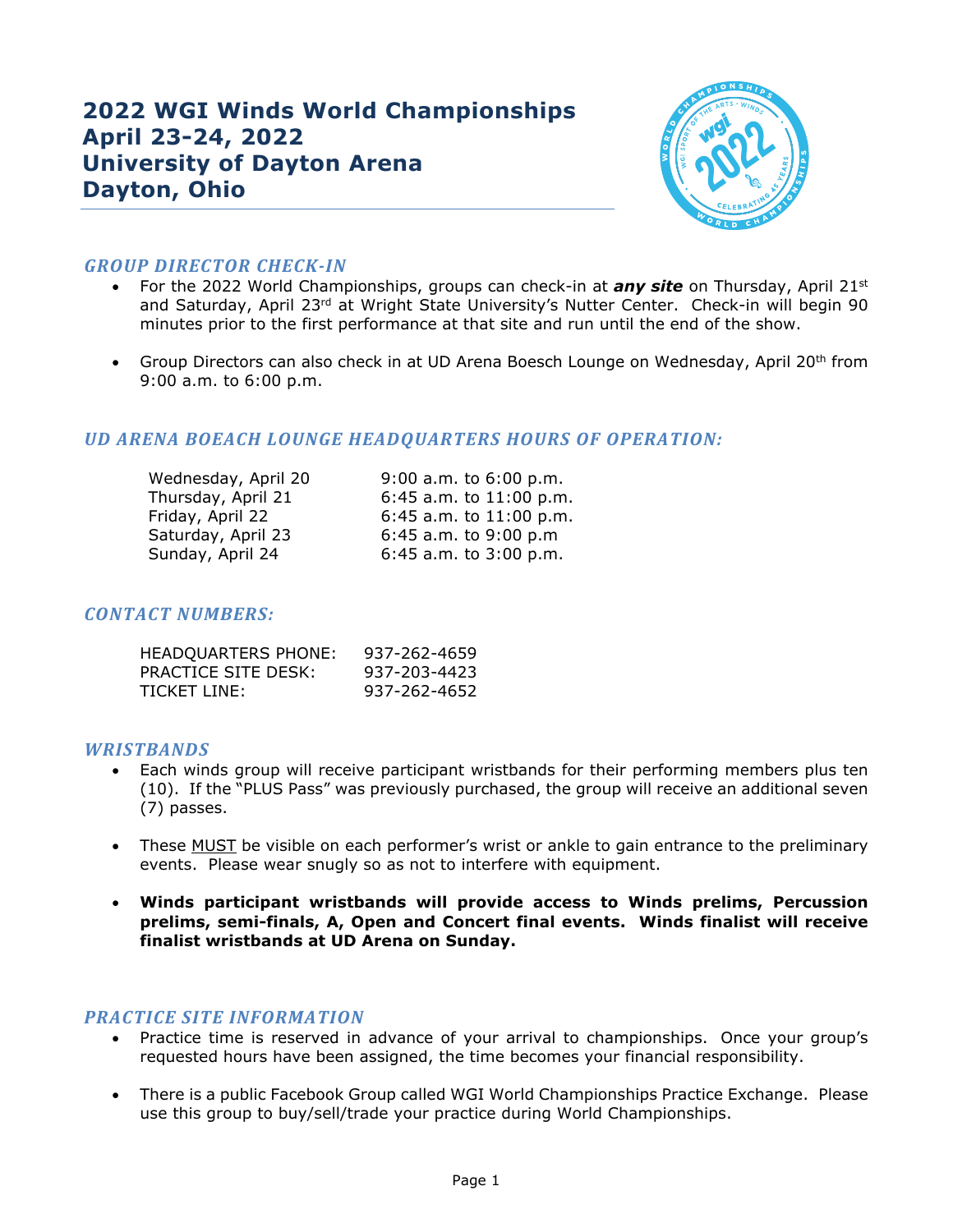- **Many facilities have asked that you do not play outdoors prior to your indoor practice time due to neighborhood noise ordinances. Those ensembles choosing to ignore this policy will be penalized per Rule 8.2 in the rulebook.**
- Staff at WGI Headquarters will not hold on to cash or checks for any other group with whom you may need to exchange payments.

## *CONTEST SCHEDULES*

- Please visit www.wgi.org for performance and logistical schedules. There will be no further changes to these schedules unless there is an emergency. If a winds group fails to show, that performance time will remain open.
- **FINALS - Please note that per page 47 of the 2022 Manual and Rulebook "Performance Order and Finalist Selection, due to time and space restraints for Sunday Finals, it is not possible for all WSA and WSO groups to advance to Finals. Please note the available slots in the schedules.**
- Final schedules will be available approximately 90 minutes after the conclusion of the contest. A text message via CompetitionSuite will be sent when schedules are available online. Ensure that your cell phone contact is entered on the profile of CompetitionSuite for your winds group.

## *WARM UP AREAS*

- The warm up process will be controlled at UD Arena and Wright State University's Nutter Center. **Only winds groups performing in that day's contests at all sites will be allowed into the parking lot at their scheduled time.**
- Due to space considerations, warm up areas at University of Dayton Arena and Wright State University's Nutter Center will be timed and controlled in an approximate  $100 \times 100$  ft. area for truck unloading and your warm up needs. Each group will receive **90 minutes** of unloading and warm up before their performance. Tent schedules are incorporated into the Logistical schedule**. Please see your logistical schedule for specific times. Each group may use the alphabet lot and/or warm up tents regardless of weather.**

## *DRONE USEAGE*

• Due to the rise in popularity of airborne video drone use and for the safety of our performers and fans, **WGI, University of Dayton Arena or Wright State University's Nutter Center** will be enforcing a strict "No Drone" flying policy in the warm-up parking lots during the WGI Winds World Championships. Failure to comply with this policy will result in confiscation of equipment until the conclusion of the events in Dayton.

## *COMMUNITY ROOM*

• There will be a community room available for all wind players to use on an individual basis for warmup and tuning. This space is not intended for ensemble playing of any kind. This space is available to the performers 30 minutes prior to the group's designated ready line time.

## *LOT POLICIES*

• **Noise ordinance.** The performance schedule has been devised to ensure that no one is in the lot prior to the approved time for the venue. Ensembles may not play outdoors prior to when their Warm Up Alpha Lot begins.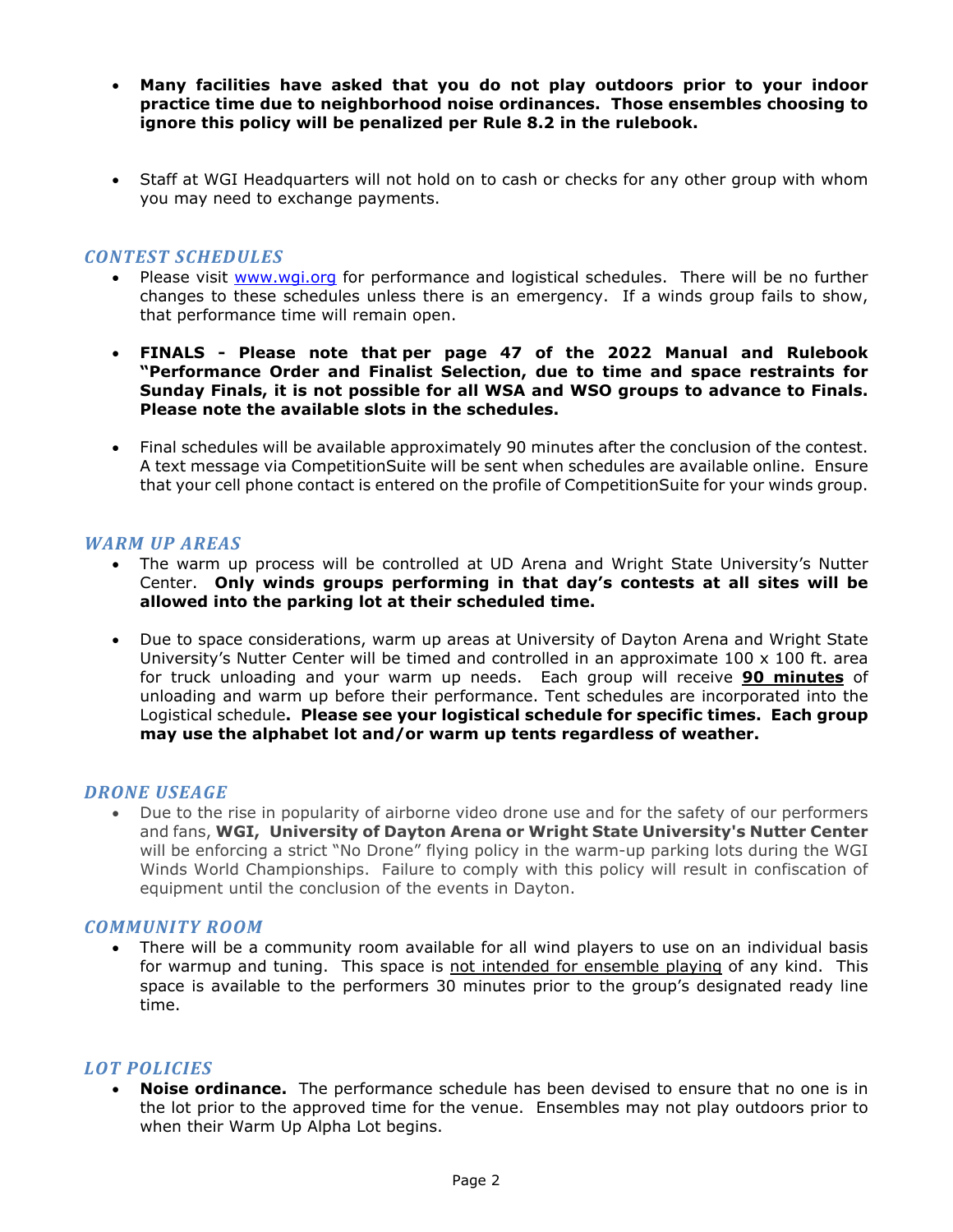- **No unfolded tarps allowed in parking lots.** You may use, as long as space allows without violating any fire codes, a practice tarp and it must be labeled "Practice". Violation of this policy is subject to penalty. This includes using your performance tarp at remote locations. **This is in effect at all sites.**
- Groups are not permitted to run power from any building power access in any parking lots. Plan to use generators should you want power in warm up or loading.
- **University police and WGI staff will be patrolling all parking lots and will be ticketing those ensembles who do not comply with the above policies. Please also know that ensembles not adhering to these policies endanger our long-standing relationship with all facilities and will be subject to penalties.**

## *TRAFFIC INFORMATION*

- For up to date traffic and road conditions, please check out:
- http://www.localconditions.com/weather-dayton-ohio/45401/traffic.php

## *ADJUDICATION ASSIGNMENTS*

• Judging assignments will be on the bottom of the schedules.

## *SPIEL SHEETS*

- The information for your winds spiel sheet can be updated via CompetitionSuite. Please fill in all information located under "**Spiel Sheet**"**.**
- Also fill in your emergency cell phone numbers on the Directors Dashboard by selecting the green **Update Group Info** located in the upper right hand corner.This will make your checkin go smoothly.
- You must do this prior to Monday, April 4<sup>th</sup> to ensure your spiel is read correctly.

## *COMPETITIONSUITE*

• TO LISTEN TO JUDGES COMMENTARY: At this point, each director should have received an email to set up an account through CompetitionSuite. This is the ONLY WAY to receive judge's commentary.

#### *INSTRUMENT REPAIR AT WGI – No need to WORRY!*

Instrument Repair is being provided by Hauer Music.

Hours are as follows:

Saturday - 9:30 am - 7:00 pm (Nutter Center; Loading Dock Area) Sunday - 8:30 am - 4:00 pm (UD Arena; Top of Tunnel Area)

#### *JOLESCH PHOTOGRAPHY*

• Following each prelims performance, all groups will take an ensemble photo with a Jolesch photographer, and directors will receive one (1) complimentary copy per group. All photos will be available for pickup 30 minutes after the photos are taken.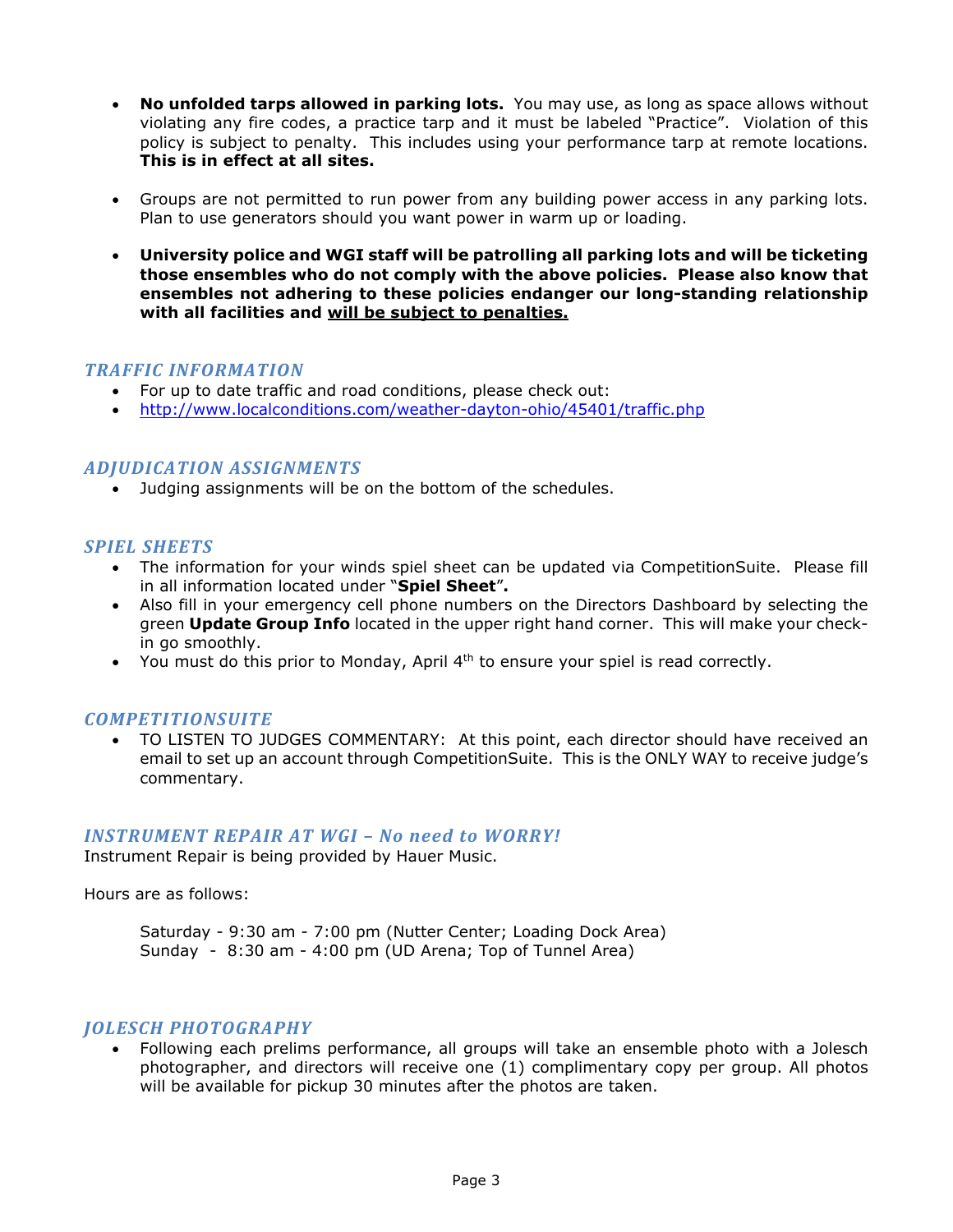- Jolesch will have a sales booth at every site on Thursday near the spectator entrance. The director's copy, along with all other group photo purchases, can be made, printed, and picked up at these locations.
- After Thursday, all group photos will be available for pickup at UD Arena **regardless of their prelims location.**

## *WGI PHOTO POLICY*

- As safety is paramount to all performers, any type of flash photography is strictly prohibited. Family, friends and fans may take still photos of WGI events for personal use only. The images may not be sold or otherwise distributed or publicly displayed without the written permission of Winter Guard International. WGI defines public display as a web site, printed publication or physical location where the public at large can gain access to one or more images of a WGI participating group in performance.
- Tripods or other similar equipment that may obstruct the view or path of travel of others in the stands are also not allowed.
- WGI media credentials are restricted to recognized local and national media. Only WGI will issue credentials to working media pursuant to WGI's media credentialing policies.

## *VIDEO POLICY*

• No video cameras will be allowed in any contest venue and "authorized space" and/or "video passes" will not be provided for groups to record their performances. Any liability associated with unauthorized recordings will rest with the individual or organization making the recording. WGI does not condone, nor accept any liability for, any unauthorized recording during the event.

## **VENUE FOOD POLICY**

• Outside food is prohibited from being delivered and/or brought into any venue. That includes practice sites as well as all parking lots.

## *SCORES*

• Prelim scores will be posted online after class scores have been verified by the judges.

#### *TIES*

• CompetitionSuite will randomly assign a number to each group for the purpose of breaking any ties in prelims. The lower of the number between the winds groups will break the tie for seeding purposes only. In finals, any ties stand as a tie and awards will be given accordingly.

## *FINALES*

• All finales will be full wind groups with no instruments. **Balloons will not be permitted at finale. Please inform your boosters and parents of this policy.**

#### *PATCHES*

• Each winds group will receive finalist patches for the total number of performers. Finalist patches will be distributed as the group enters the arena for their finals peformance